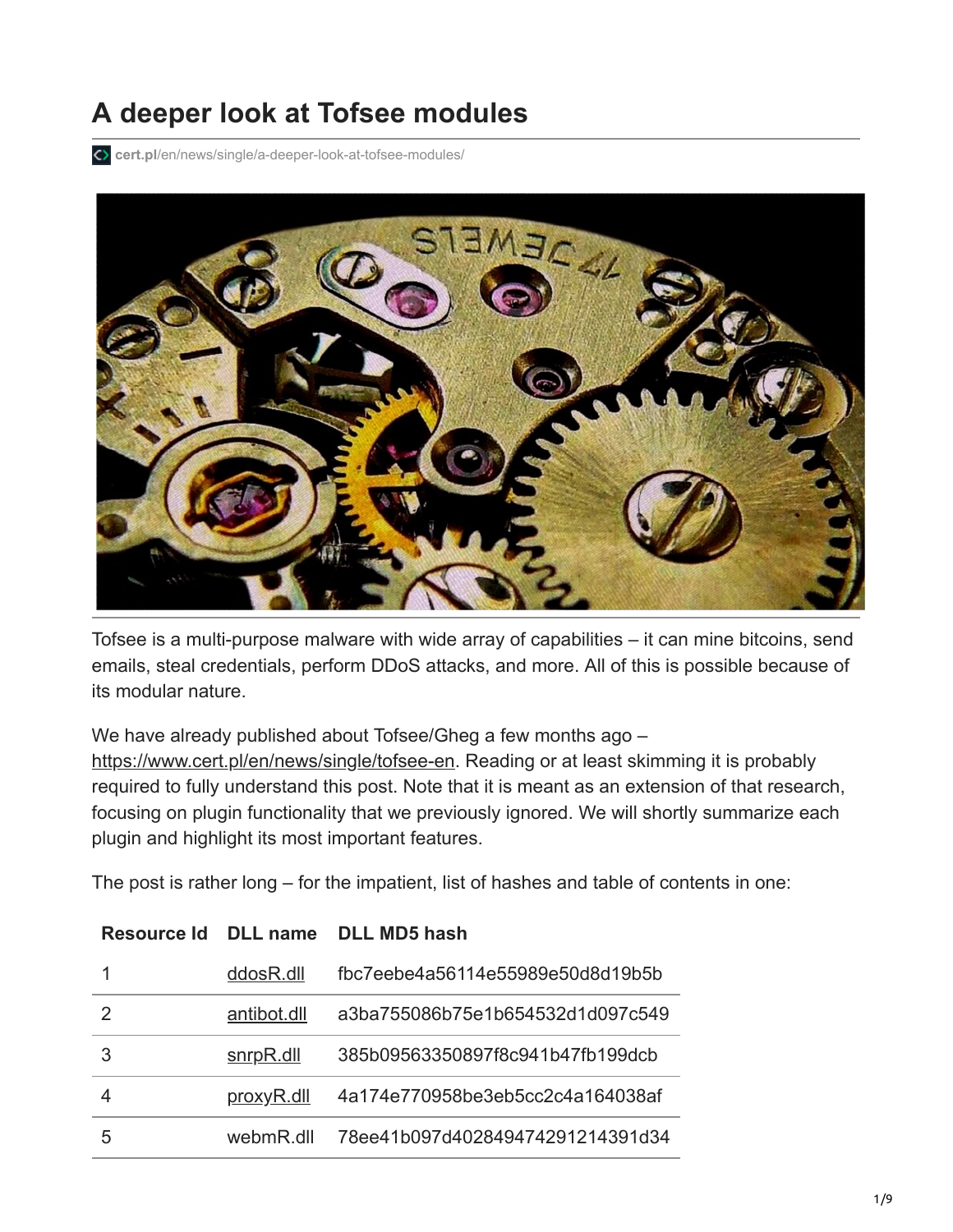| 6              | <u>protect.dll</u> | 624c5469ba44c7eda33a293638260544 |
|----------------|--------------------|----------------------------------|
| $\overline{7}$ | locsR.dll          | 2d28c116ca0783046732edf4d4079c77 |
| 10             | hostR.dll          | c90224a3f8b0ab83fafbac6708b9f834 |
| 11             | text.dll           | 48ace17c96ae8b30509efcb83a1218b4 |
| 12             | <u>smtp.dll</u>    | 761e654fb2f47a39b69340c1de181ce0 |
| 13             | blist.dll          | e77c0f921ef3ff1c4ef83ea6383b51b9 |
| 14             | miner.dll          | 47405b40ef8603f24b0e4e2b59b74a8c |
| 15             | <u>img.dll</u>     | e0b0448dc095738ab8eaa89539b66e47 |
| 16             | spread.dll         | 227ec327fe7544f04ce07023ebe816d5 |
| 17             | spread2.dll        | 90a7f97c02d5f15801f7449cdf35cd2d |
| 18             | <u>sys.dll</u>     | 70dbbaba56a58775658d74cdddc56d05 |
| 19             | webb.dll           | 8a3d2ae32b894624b090ff7a36da2db4 |
| 20             | <u>p2p.dll</u>     | e0061dce024cca457457d217c9905358 |

# **Resource Id DLL name DLL MD5 hash**

#### **1. ddosR.dll**

Original filename: p:\cmf5\small2\plugins\plg\_ddos\ddos.cpp

This plugin can perform DDOS attacks. Implemented attacks are not very complicated, for example request spamming (HTTP Flood):

Or plain old SYN flood (using PassThru driver, aka grabb module).

We haven't observed any DDoS activity from Tofsee yet, so this plugin is probably not used by the botmaster.

Configuration from the C&C for this plugin is very simple:

The binary contains a lot of strings, what simplifies analysis greatly:

## **2. antibot.dll**

Original filename: z:\cmf5\small2\plugins\plg\_antibot\plugin.cpp

Now, this is an interesting plugin, because it removes other malware from victim's computer.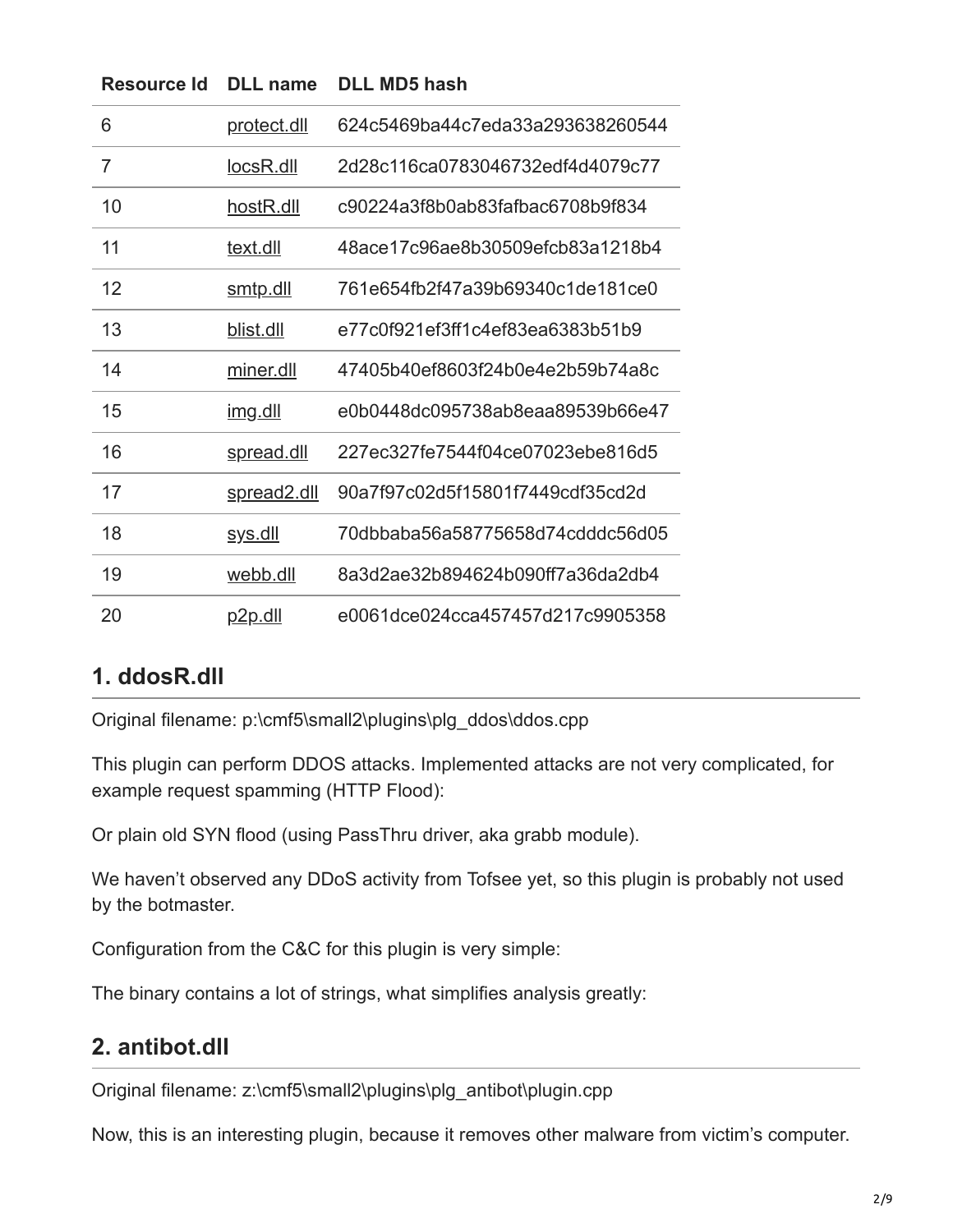It can:

- $\circ$  enumerate processes and kill ones that may be dangerous (search by configured names)
- search SOFTWARE\Microsoft\Windows\CurrentVersion\Explorer\Browser Helper Objects registry branch, and remove bad browser helper objects
- $\circ$  enumerate mutexes and kill processes that own them (search by mutex names).

List of browser helper objects removed by this module (downloaded from C&C):

# **3. snrpR.dll**

Original filename: p:\\cmf5\\small2\\plugins\\plg\_sniff\\sniff.cpp

Related config section:

Communication is sniffed and replaced using PassThru driver (accessible through named pipe "\\\\.\\PassThru")

- **mail.sniff** enables stealing mail addresses from incoming e-mails. Mail addresses are stolen from "From" and "To" fields. It also looks for entities "%40″,"#64″,"#064" in content (looking for "@" char).
- **ftp.sniff** and **pop.sniff** enables POP3 and FTP credentials stealing. The plugin is looking for "user" and "pass" protocol commands, gets authentication data and sends through Passthru driver.
- **mail.replace** functionality replaces incoming e-mails using a specified template (stored in 'mailbody' key of config)

Template example that we received (despite this function being turned off right now):

It leaves original "From" and "To" headers (%FROM\_LINE, %TO\_LINE), has the ability to leave original subject (%SUBJ, %\_SUBJ), and original timestamps (%DATE, %P5DATE, %M5DATE).

# **4. proxyR.dll**

Original filename: p:\\cmf5\\small2\\plugins\\plg\_proxy\\plugin.cpp

This plugin listens for TCP connections on 0.0.0.0:1080 and provides multithreaded SOCKS proxy server. The sample we analyzed identifies itself in Proxy-Agent HTTP header as WinRoute Pro/4.1.

Traffic is redirected to addresses specified at a proxy\_cfg section, separately for each region.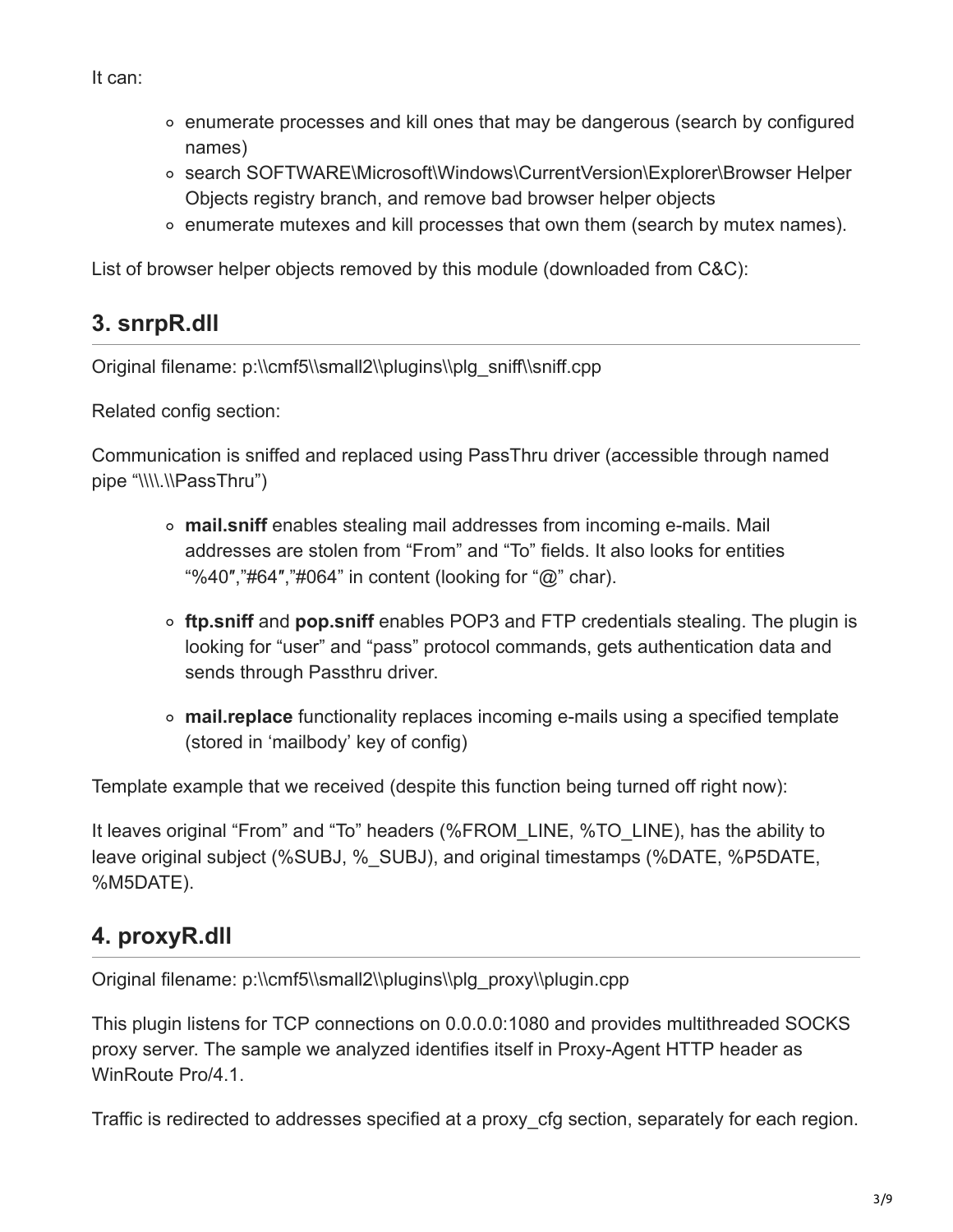Addresses are specified as a reference to a work\_srv list or directly.

In proxy cfg we can also find some defined timeouts for a socket.

When any value is missing in configuration, binary has some sane defaults inside.

Plugin also adds port mapping using UPNP, disguising itself as Skype:

Strings from the binary give a little more insight about the purpose of this plugin:

# **6. protect.dll**

Original filename: z:\cmf5\small2\plugins\plg\_protect\plugin.cpp

This plugin downloads and installs malicious service in system:

Malicious service binary is obfuscated with "state-of-the-art encryption algorithm" – i.e. negating every byte:

Md5 of decrypted backdoor = 49642f1d1b1673a40f5fa6263a66d056. This file is protected by packer, and it's the only packed binary that we observed during our analysis of Tofsee – it suggests that the binary could've been created by another actor and reused in Tofsee.

# **7. locsR.dll**

Original filename: z:\cmf5\cmf5\small2\plugins\plg\_locs\plg.cpp

This plugin steals network credentials for Microsoft Outlook:

After extracting them from the registry, they are decrypted and used to send more emails. Additionally, it generates email in form [computer name]@mail.ru and attempts to send emails using it (with raw SMTP protocol).

Strings from binary:

# **10. hostR.dll**

This is HTTP server plugin. It masquerades as Apache/2.2.15 (Win32). It can serve files, probably for other bots.

It is able to blacklist some IPs – probably security analysts (for example Forcepoint and Google are banned).

Configuration for this module, fetched from the C&C:

## **11. text.dll**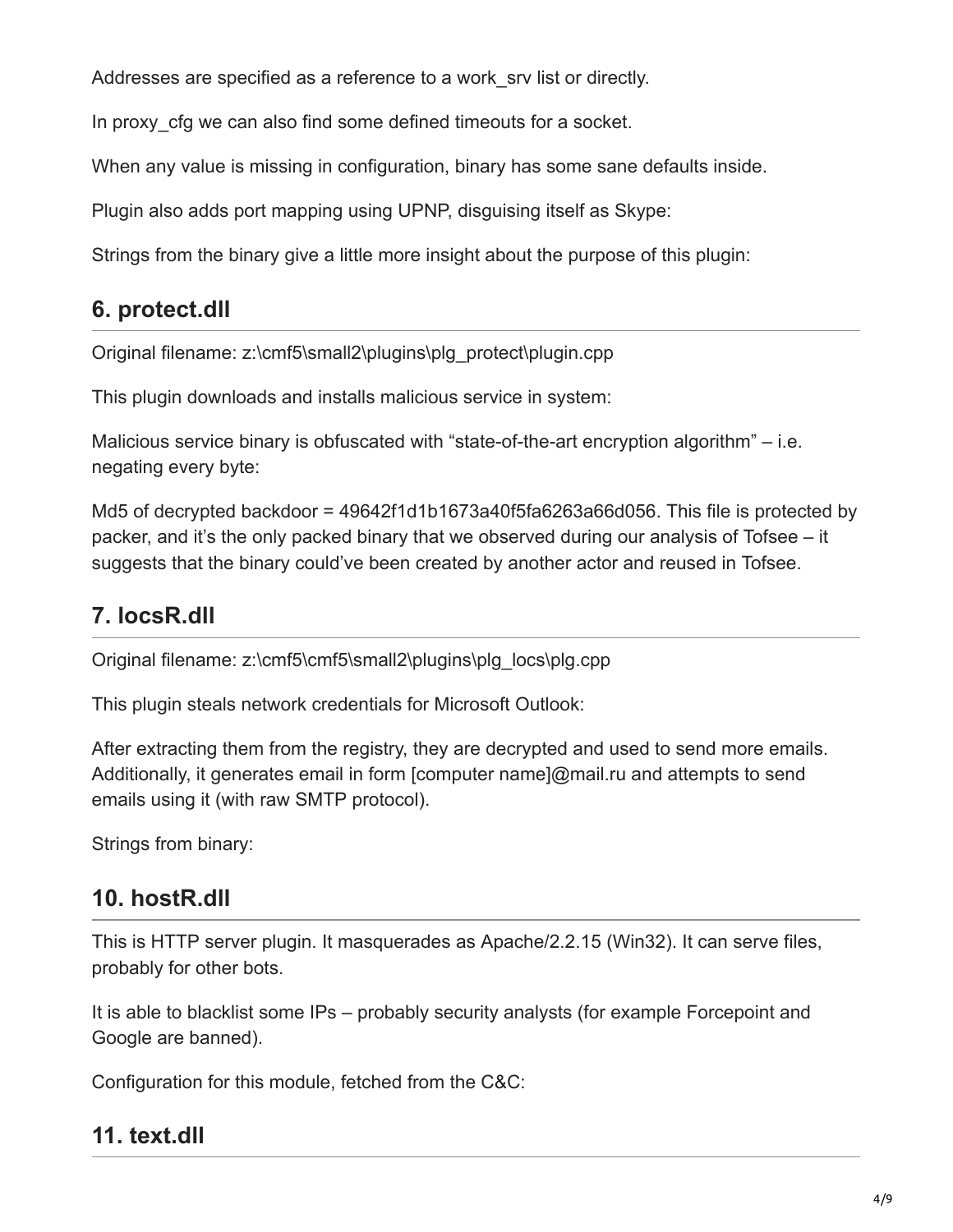Original filename: p:\cmf5\small2\plugins\plg\_text\plg\_text.cpp

Very short plugin, it is able to process email templates downloaded from C&C.

## **12. smtp.dll**

Very important module – it generates and sends emails. It's probably biggest module and code is rather complicated sometimes.

Most interesting thing about it is the fact that it uses its own dedicated scripting language for generating messages. Script example, received from C&C:

If someone recognizes this as a real scripting language, we'd be grateful for the information. We have never seen something like this, so we analyzed interpreter of this language.

The syntax is rather simple, but very assemblish and primitive. We hope that malware authors are generating this scripts from a higher level language because writing something like this must really hurt one's sanity ;].

A lot of opcodes are supported – take a look at this (simplified) parsing function for example:

We didn't reverse all of them, but few most important ones are:

- C ip:port Connect
- $\circ$  L Ibl Create Label Ibl.
- $\circ$  J lbl Jump to label lbl.
- $\circ$  v name value Create variable name and assign value value.
- $\circ$  W text Write something to output in this case to final email.
- $\circ$  I lbl condition If condition is satisfied than jump to Ibl

Additionally wrapping text in """ allows for newlines and escape sequences in it, and  $v(XX)$  is a variable interpolation.

Again, few from the most interesting strings from that binary:

We thought that IfYouAreReadingThisYouHaveTooMuchFreeTime is an easter egg for us, [malware analysts, but it turns out that it's just a strange quirk related to hotmail](https://blogs.msdn.microsoft.com/perfdude/2008/07/06/ifyouarereadingthisyouhavetoomuchfreetime/) authentication.

Configuration for this module, fetched from C&C:

# **13. blist.dll**

This plugin checks if a bot is listed as a spambot and blacklisted. In the config we observed following DNSBLs (DNS-based Blackhole Lists) were supplied: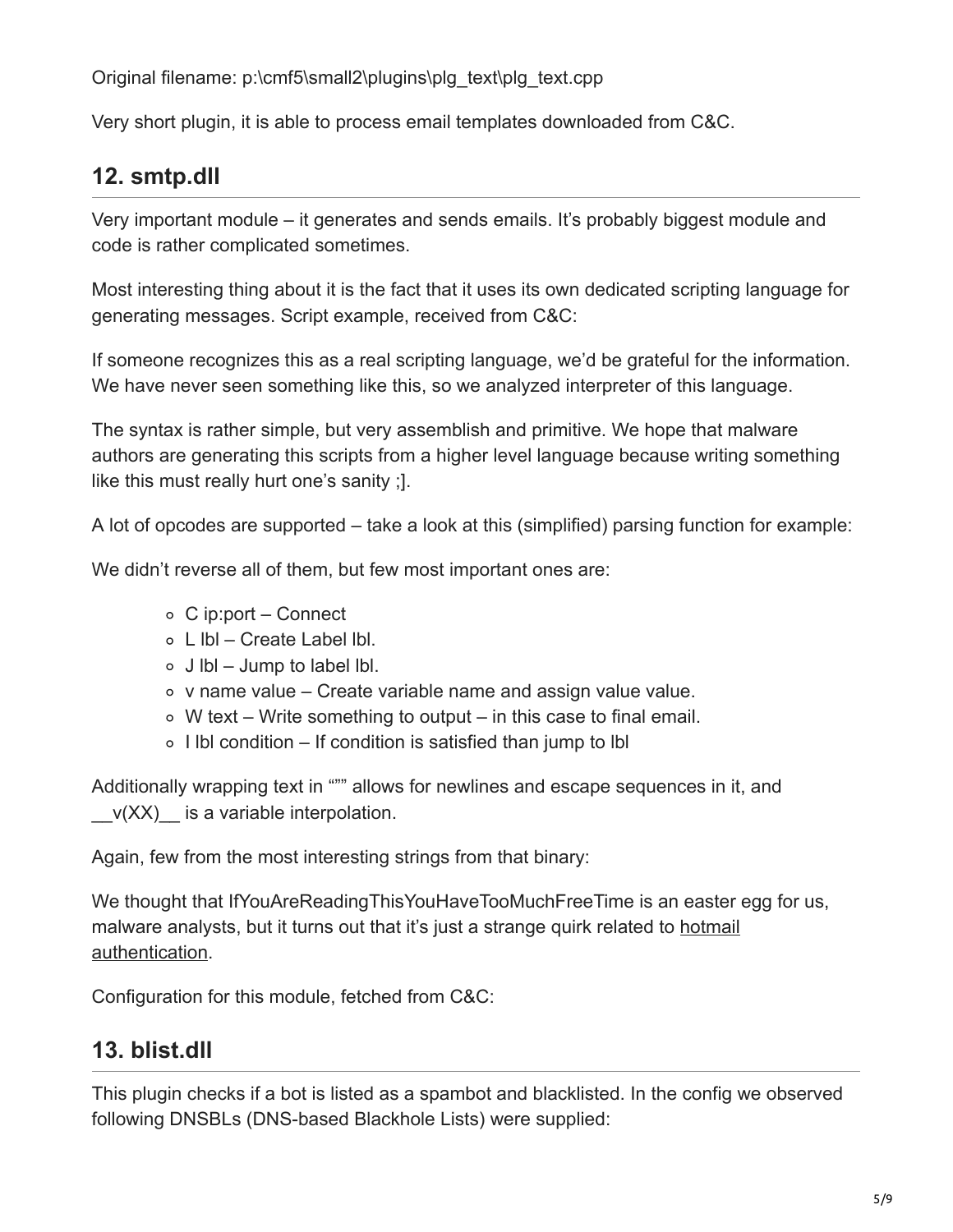DNSBL is a service based on DNS used for publishing IP addresses of spam senders. If spam server uses DNSBL filters, it will do a DNS request to DNSBL domain with each incoming SMTP connection. Technical details are outside of the scope of this post, but any interested reader can take a look at<http://www.us.sorbs.net/using.shtml>or <https://en.wikipedia.org/wiki/DNSBL>.

Checking DNSBL is implemented with gethostbyname:

Configuration for this module, fetched from C&C:

#### **14. miner.dll**

This is (as the name suggests) cryptocurrency miner. This plugin only coordinates the work, but it has few accompanying binaries, that perform the dirty work.

One binary, called grabb, is distributed straight from the C&C. Other binaries are downloadable through URLs specified in configs – in theory. In practice, servers distributing miners seem to be dead, so we were not able to download miners.

Miner "verifies" that has really downloaded right binary, but hashing was probably too difficult for malware creators to implement, so they settled on size verification – for example, they are check that cores\_gt\_1 binary has exactly 223744 bytes.

We didn't analyze it in-depth because crypto miners are boring enough, and strings from binary give enough information about inner workings anyway:

And the rest can be read from the configuration, fetched from C&C:

## **15. img.dll**

This short plugin processes malicious attachments – encodes them with base64 and appends to emails.

Nothing interesting here, as can be seen in hardcoded strings:

Configuration for this module, fetched from the C&C:

#### **16. spread.dll**

First, it extracts xs, datr, c\_user (and more) cookies.

Exact method depends on the browser, but generally plugin reads cookies stored on disk by the browser – for example cookies.sqlite from \Mozilla\Firefox\Profiles, for Firefox. Supported browsers are Chrome, IE, Firefox, Safari, and Opera.

After that, plugin uses that cookies to impersonate user in facebook API: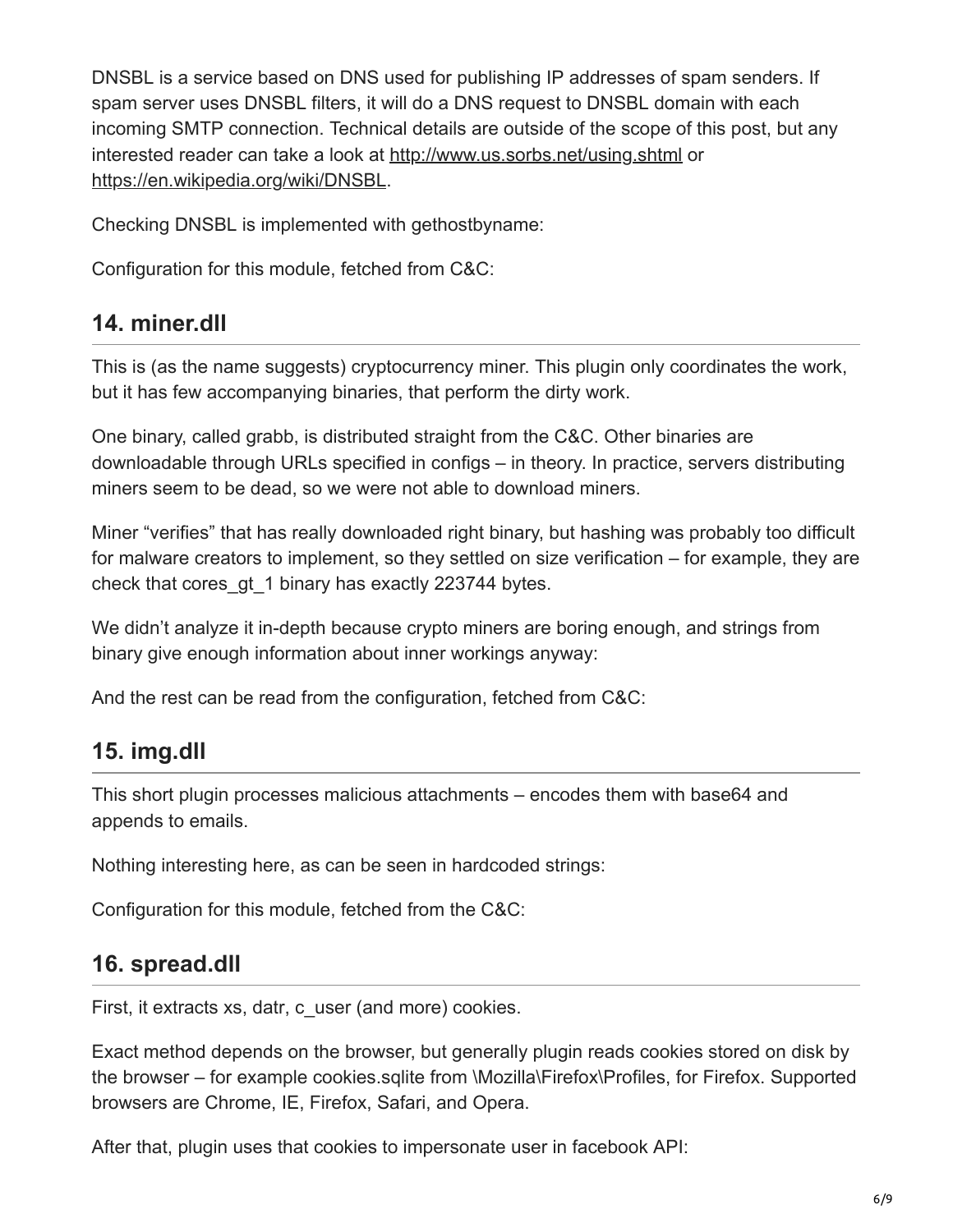List of friends is downloaded through API and a message is sent to them. Format of message is stored in configuration, for example:

'fb.message1': '%SPRD\_TEXT1|%LANG\_ID| %SPRD\_URL1'

Twitter is handled very similarly: cookies are stolen, followers are downloaded by API call to https://twitter.com/followers, and messages are sent.

VKontakte also seems to be supported, but that functionality is optional and held in another plugin. This module only checks if VK is enabled in config and calls handler (that can be initialized from another plugin), if it's defined. Malware creators usually don't like to attack Russia, so this function is disabled and VKontakte plugin is not distributed.

Plugin can also spread itself through Skype, but reverse engineering Skype protocol was clearly too hard for malware authors, so plugin waits until Skype is started, and then sends windows messages to Skype window:

The plugin has dozens of strings hardcoded, so analyzing it in disassembler is a breeze. Few more interesting groups:

References to the OCR plugin – to avoid captchas:

Facebook cookies:

Strings related to Facebook spread:

Strings related to cookie stealing:

Strings related to Skype hijacking:

Twitter cookies:

And Twitter spread:

Finally, things needed to send stolen cookies somewhere:

Rich functionality means rich configuration from the C&C:

#### **17. spread2.dll**

This plugin uses methods more than 15 years old, and tries to spread Tofsee through… infected USB drives! This doesn't sound like an effective idea for A.D. 2017, but despite that, the plugin is still enabled.

First it copies malicious binary into RECYCLER\<random qibberish>.exe file on the USB drive, then sets READONLY and SYSTEM attributes on that file, and finally writes malicious autorun.inf file: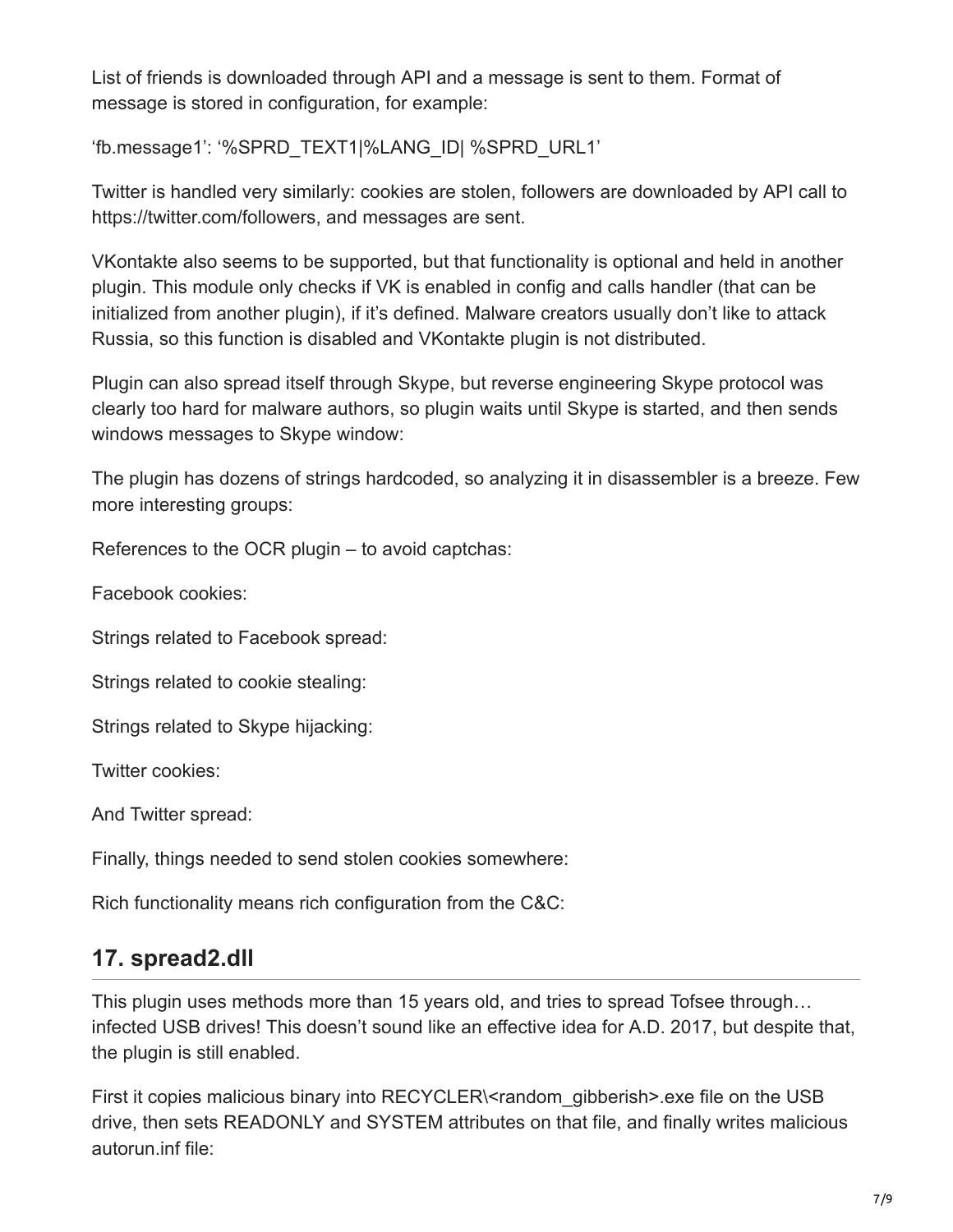The malicious binary that will be spread is downloaded from the internet (see also sys.dll plugin and %FIREURL variable).

Nothing too interesting in hardcoded strings, except operation logs:

Configuration for this module, fetched from the C&C:

#### **18. sys.dll**

This plugin seems to be a downloader or rather an updater. It sends requests, depending on a value of the %FIREURL configuration variable.

Example values of the %FIREURL variable (one per line):

Variables are expanded recursively, and %SYS\_RN means \r\n of course, so first possible value can be read as:

If we send this request to that IP address on port 80, we will get yet another malicious binary. Different requests lead to different binaries.

If a request is invalid, or not supported, following image is sent instead:



We appreciate the humor.

Nothing surprising in hardcoded strings: